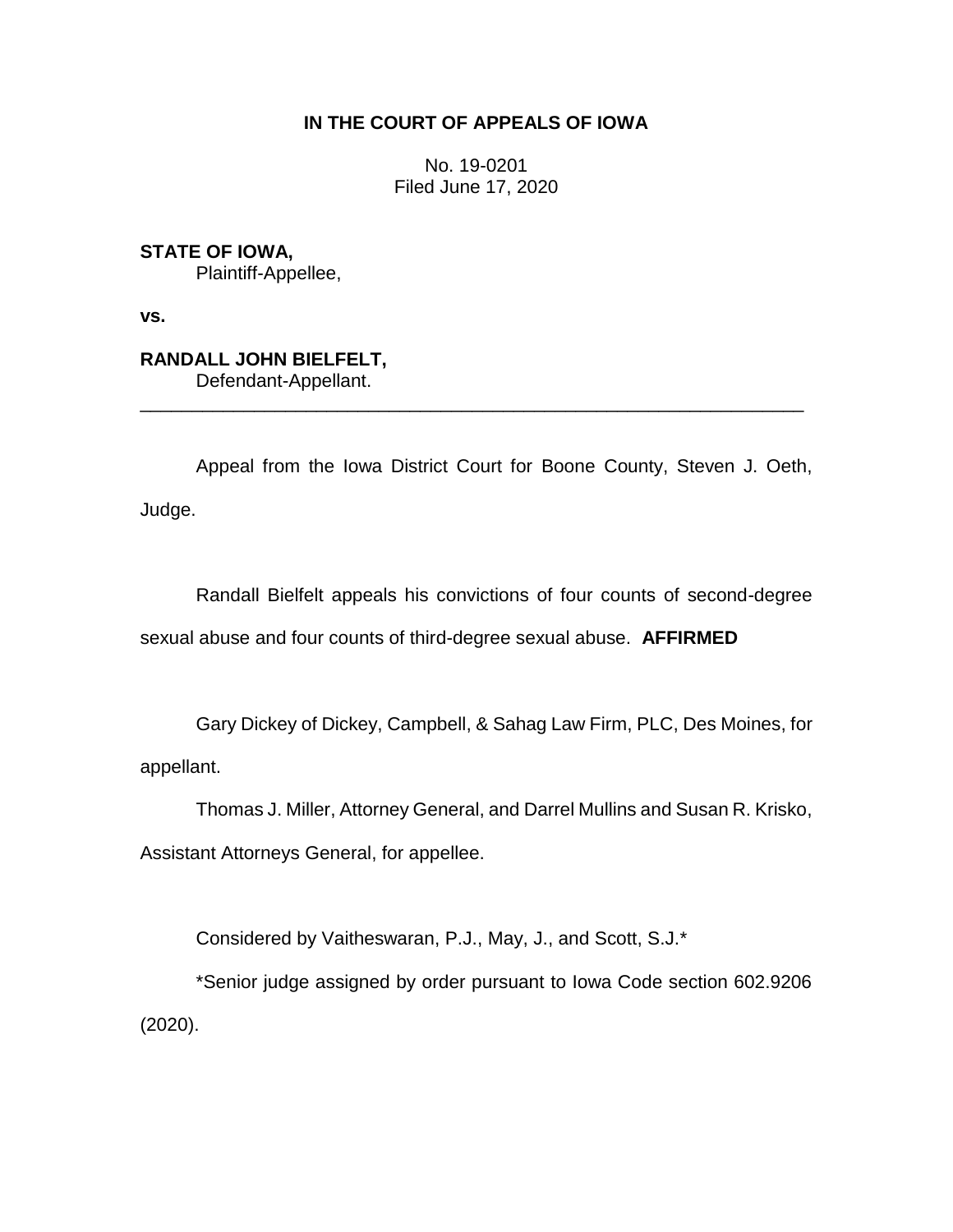#### **SCOTT, Senior Judge.**

Randall Bielfelt appeals his convictions of four counts of second-degree sexual abuse and four counts of third-degree sexual abuse. He argues his counsel rendered ineffective assistance in failing to object to the court's instruction to the jury concerning reasonable doubt and the instruction directing the jury to reconcile conflicts in the evidence by accepting the evidence it found more or most believable. He additionally argues his counsel was ineffective in failing to object to the prosecutor's cross-examination of him concerning other allegations of sexual abuse on confrontation and hearsay grounds.

### **I. Standard of Review**

 $\overline{a}$ 

Appellate review of claims of ineffective assistance of counsel is de novo.<sup>1</sup> *State v. Gordon*, 943 N.W.2d 1, \_\_\_, 2020 WL 2090108, at \*2 (Iowa 2020). To succeed on his ineffective-assistance-of-counsel claims, Bielfelt must establish "(1) that counsel failed to perform an essential duty and (2) that prejudice resulted." *State v. Kuhse*, 937 N.W.2d 622, 628 (Iowa 2020); *accord Strickland v. Washington*, 466 U.S. 668, 687 (1984). We "may consider either the prejudice prong or breach of duty first, and failure to find either one will preclude relief." *State v. McNeal*, 897 N.W.2d 697, 703 (Iowa 2017) (quoting *State v. Lopez*, 872 N.W.2d 159, 169 (Iowa 2015)).

<sup>1</sup> Effective July 1, 2019, section 814.7 was amended to prohibit claims of ineffective assistance of counsel to be raised or decided on direct appeal. 2019 Iowa Acts ch. 140, § 31. Because judgment and sentence were entered prior to the statutory amendment's effective date, it does not apply to Bielfelt's direct appeal. *See State v. Macke*, 933 N.W.2d 226, 228 (Iowa 2019).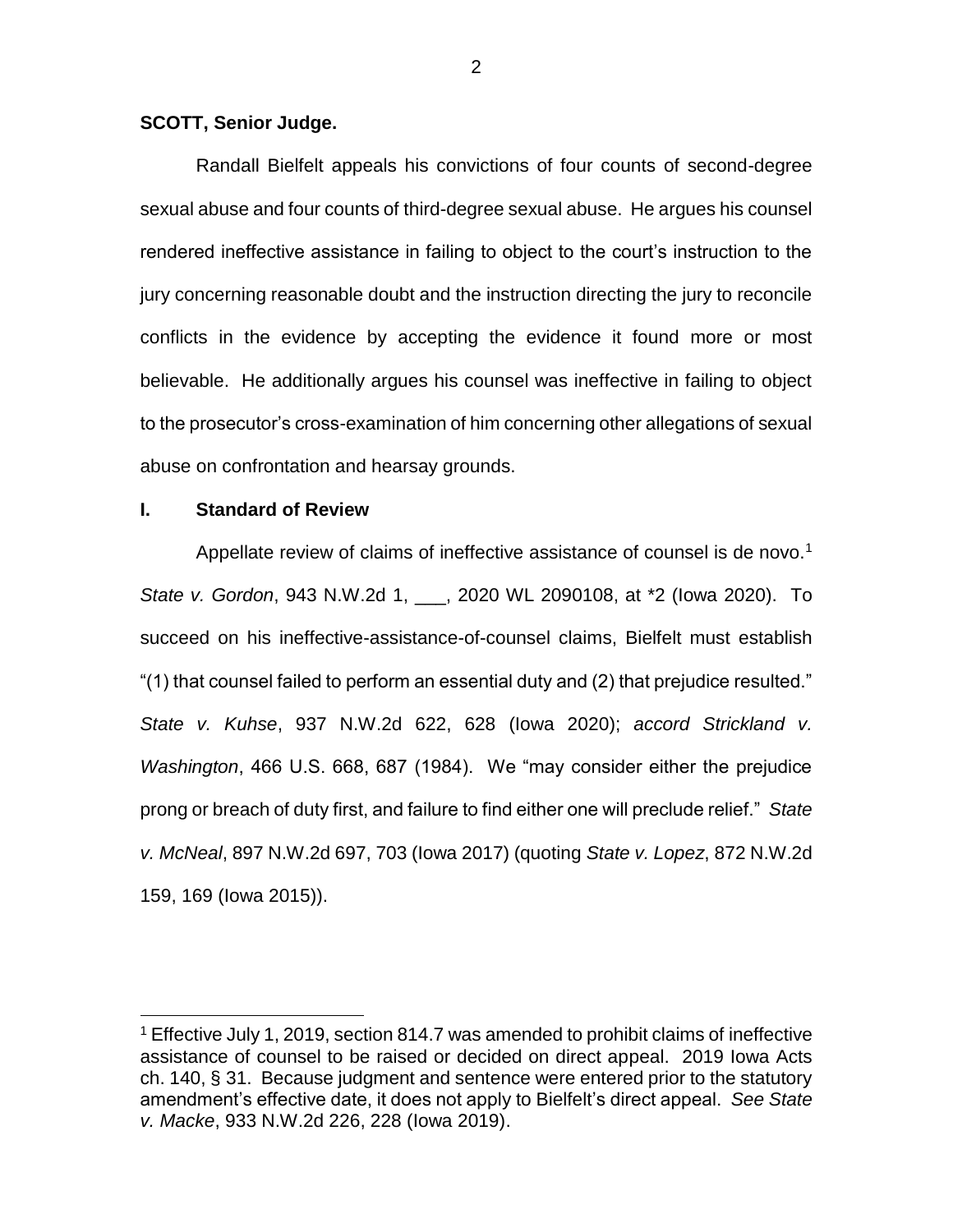### **II. Jury Instructions**

### A. Reasonable Doubt

During jury selection, the court provided preliminary instructions to prospective jurors. Among them was the following instruction concerning reasonable doubt:

The burden is on the State to prove the defendant guilty beyond a reasonable doubt. A reasonable doubt is one that fairly and naturally arises from the evidence in the case or from the lack or failure of evidence produced by the State. A reasonable doubt is doubt based upon reason and common sense, the kind of doubt that would make a reasonable person hesitate to act. Proof beyond a reasonable doubt, therefore, must be proof of such a convincing character that a reasonable person would not hesitate to rely and act upon it. However, proof beyond a reasonable doubt does not mean proof beyond all possible doubt. If after a full and fair consideration of all the evidence you are firmly convinced of the defendant's guilt, then you have no reasonable doubt and you should find the defendant guilty. But if after a full and fair consideration of all the evidence in the case or from the lack or failure of evidence produced by the State you are not firmly convinced of the defendant's guilt, then you have a reasonable doubt and you should find the defendant not guilty.

Immediately thereafter, the court explained:

Now that's a lot, okay? And when I give you the instructions, you'll have this in front of you to read and go over. But the language that I kind of like that helps me think about it is "firmly convinced," okay? And it's kind of like buying a house. Both my kids just bought houses here recently and they talked to me about it and I said, hey, you know, think about it, it's a pretty important decision, you know, nothing's ever perfect, but you've got to just make sure you're firmly convinced it's the right move after you have considered all the different things. So it's kind of like this. You're going to have a lot of different things to think about and are you firmly convinced or not? If you're firmly convinced, then the State has met their burden. If you are not firmly convinced, the State hasn't met their burden.

On appeal, Bielfelt argues his counsel was ineffective in failing to object to the

court's statement "equating reasonable doubt to the act of purchasing a home"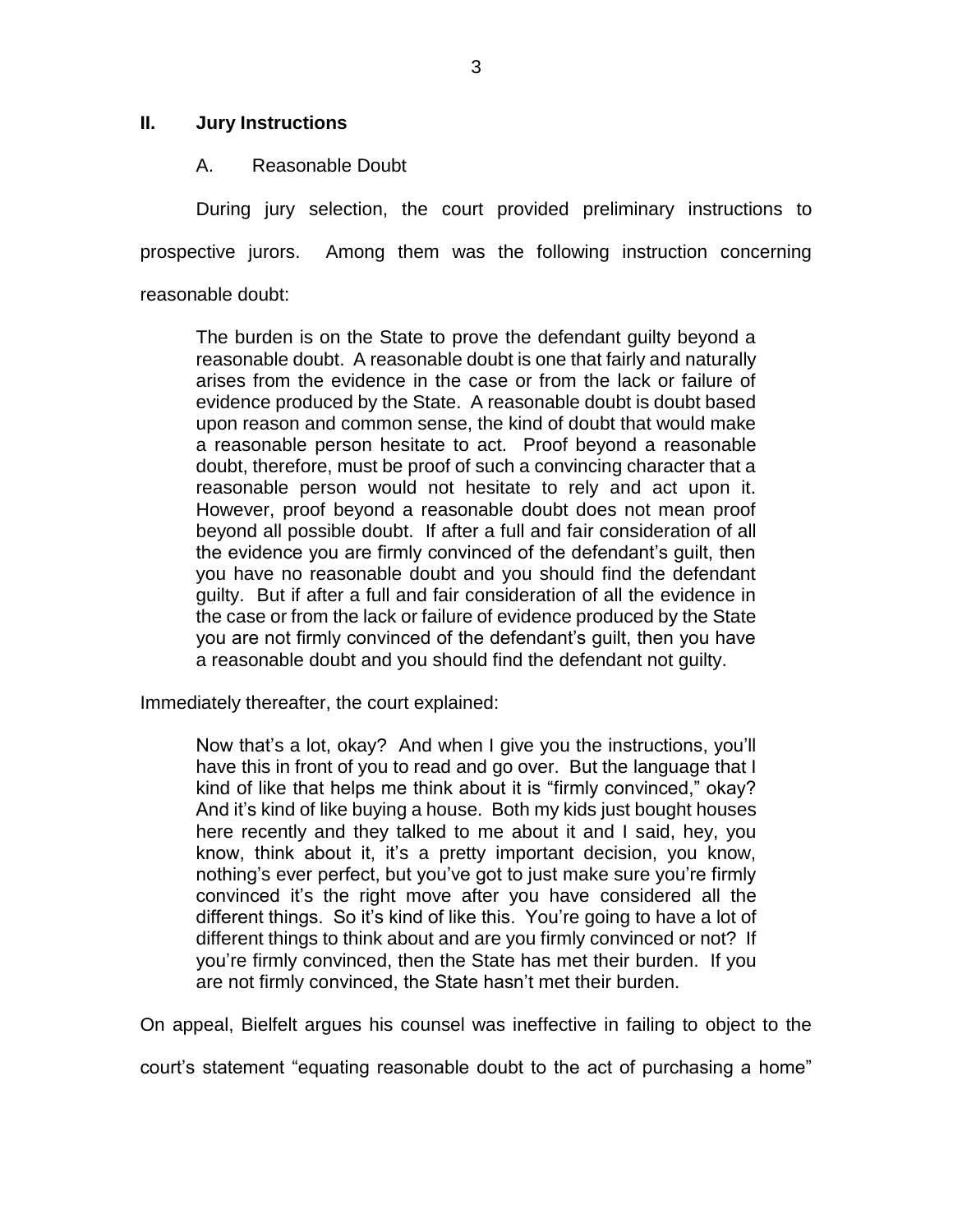because the statement "suggests a higher degree of doubt that is required for acquittal under the reasonable-doubt standard."

But Bielfelt makes no challenge to the propriety of the final instructions provided to the jury following the presentation of the evidence and prior to deliberation. At that time, the court instructed the jury it "must determine the defendant's guilt or innocence from the evidence and the law and these instructions." The court went on to instruct:

The burden is on the State to prove the defendant guilty beyond a reasonable doubt. A reasonable doubt is one that fairly and naturally arises from the evidence or lack of evidence produced by the State. If, after a full and fair consideration of all the evidence, you are

firmly convinced of the defendant's guilt, then you have no reasonable doubt and you should find the defendant guilty.

But if, after a full and fair consideration of all the evidence or lack of evidence produced by the State, you are not firmly convinced of the defendant's guilt, then you have a reasonable doubt and you should find the defendant not guilty.

Furthermore, this is not the type of situation in which court used words suggesting a higher degree of doubt, such as "grave uncertainty" or "substantial doubt." *See Victor v. Nebraska*, 511 U.S. 1, 5–6, 20 (1994) (discussing *Cage v. Louisiana*, 498 U.S. 39, 40–41 (1990)). The question as to whether prejudice resulted from counsel's failure to object to the court's pre-trial statement turns on "whether there is a reasonable likelihood that the jury understood the instructions to allow conviction based on proof insufficient to meet the [beyond-a-reasonable-doubt] standard." *See id.* at 6. Upon our de novo review, we find no reasonable likelihood that the jury understood the court's comparison either as suggesting a lower standard of proof or allowing the jury to convict on factors other than the State's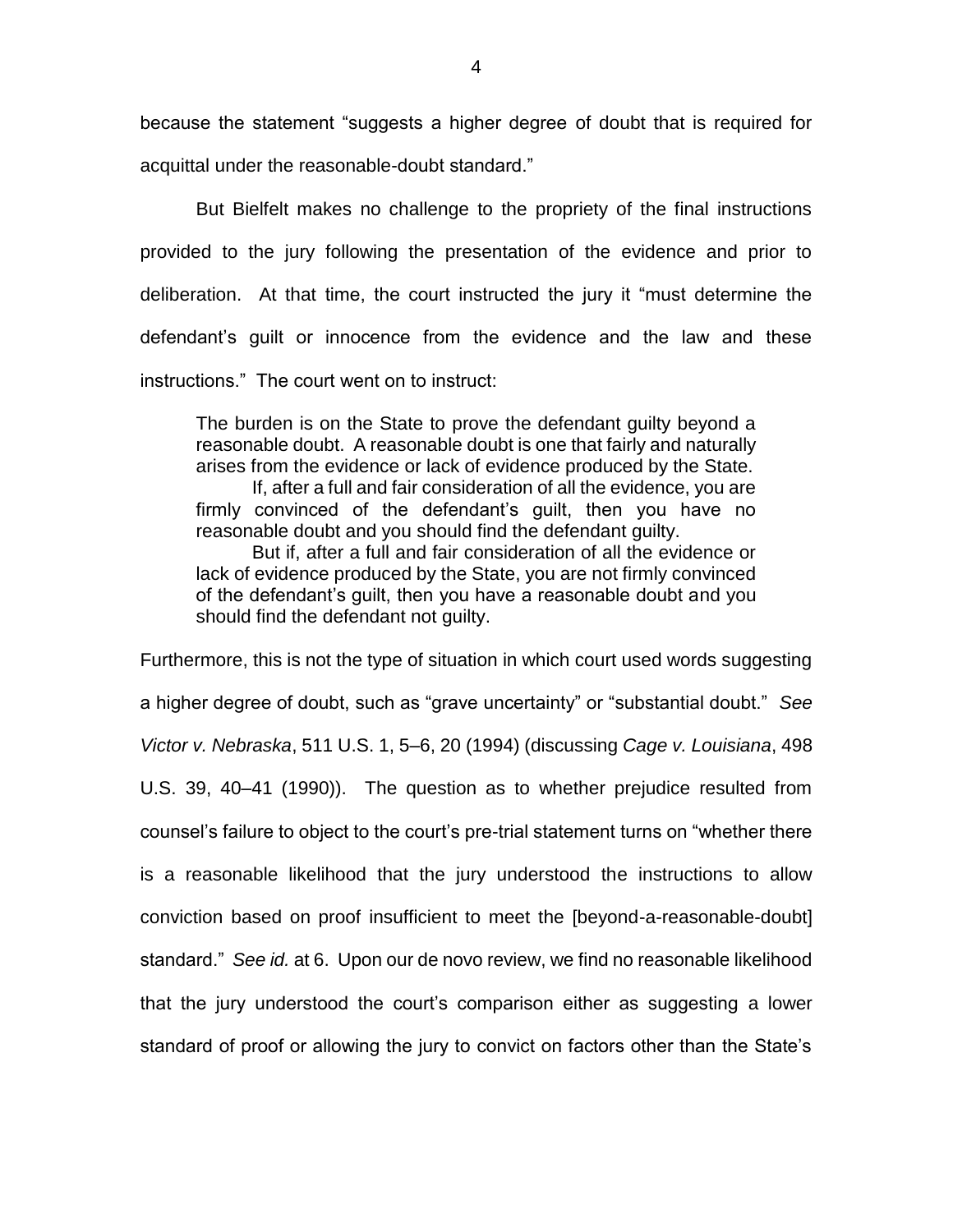proof. *Cf. id.* at 16. As such, we conclude counsel did not breach an essential duty and no prejudice resulted.

B. Credibility of Evidence

Also during jury selection, the court provided the following preliminary jury instruction: "Decide the facts from the evidence. Consider the evidence using your observations, common sense and experience. Try to reconcile any conflicts in the evidence; but if you cannot, accept the evidence you find most believable."<sup>2</sup> In its final instructions, the court similarly directed the jury to "accept the evidence it finds more believable." Bielfelt claims the instructions are "incorrect statement[s] of the law on multiple levels." Specifically, he claims the instructions are "contrary to [his] constitutional presumption of innocence," inconsistent with other instructions, and amounts to a civil standard of proof by preponderance of the evidence.

The challenged instruction is one of our state bar association's model instructions. We begin with the principle that Iowa courts are "slow to disapprove of the uniform jury instructions." *State v. Ambrose*, 861 N.W.2d 550, 559 (Iowa 2015). And we have condoned the use of the challenged instruction on multiple occasions as a correct statement of the law. *See, e.g.*, *State v. Payne*, No.16- 1672, 2018 WL 1182624, at \*9 (Iowa Ct. App. Mar. 7, 2018); *Braggs v. State*, No.

 $\overline{a}$ 

<sup>2</sup> The instruction additionally provided:

In determining the facts you will have to decide what testimony you believe. You may believe all, part or none of any witness's testimony. There are many factors you may consider in deciding what testimony to believe. One, whether the testimony is reasonable and consistent with other evidence you believe; two, whether a witness has made inconsistent statements; three, the witness's appearance, conduct, age, intelligence, memory and knowledge of the facts; and four, the witness's interest in the trial, their motive, candor, bias and prejudice.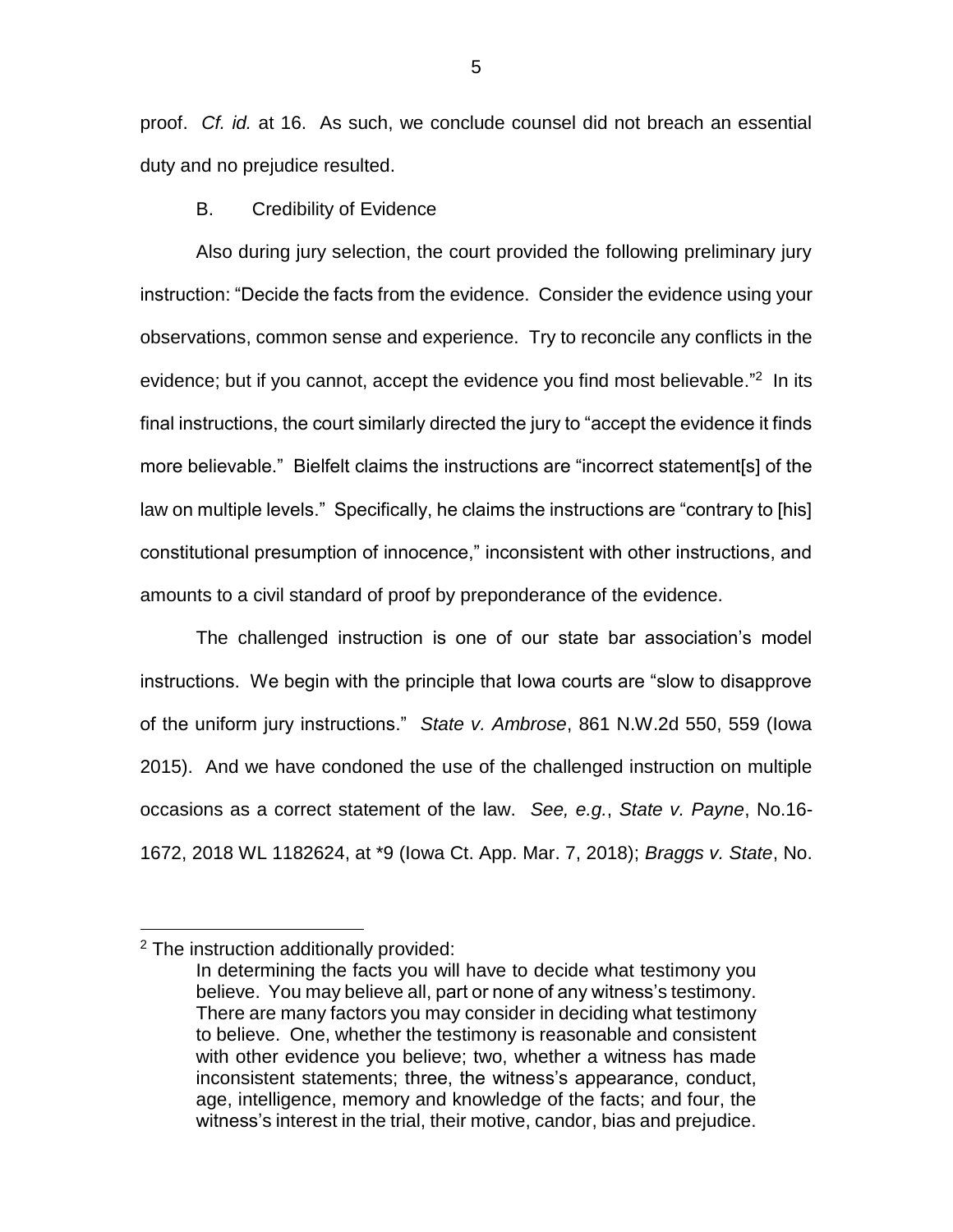11-0942, 2013 WL 2637810, at \*1 (Iowa Ct. App. June 12, 2013); *Moon v. State*, No 05-0816, 2007 WL 1345732, at \*8 (Iowa Ct. App. May 9, 2007); *State v. Campbell*, 02-1444, 2004 WL 433713, at \*2 (Iowa Ct. App. Mar. 10, 2004); *State v. Marshall*, No. 01-1117, 2002 WL 31308598, at \*4 (Iowa Ct. App Oct. 16, 2002). We find Bielfelt's challenge to the uniform instruction unpersuasive and conclude counsel was under no duty to object to its use.

#### **III. Prior Allegations**

Next, Bielfelt argues his counsel was ineffective in failing to object to questions on cross-examination concerning prior allegations of sexual abuse by other alleged victims on confrontation and hearsay grounds.

On direct examination, counsel questioned Bielfelt, "[W]as there ever an allegation made by any of [his foster] children that [he] had acted inappropriately?" The State requested the opportunity to make a record outside of the jury's presence. In the ensuing conference, the State noted its knowledge that two other children made allegations against Bielfelt in the past. Defense counsel acknowledged he was opening the door to the past allegations and advised it was part of trial strategy. Thereafter, Bielfelt testified he was previously the subject of sexual-abuse allegations and an investigation was completed, after which no other foster care children were removed from his care and his foster care license was not affected. On cross-examination, the prosecution questioned if Bielfelt was referring to an incident in which two teenage girls alleged he touched them inappropriately. Bielfelt responded he was only aware of a prior investigation involving one child.

6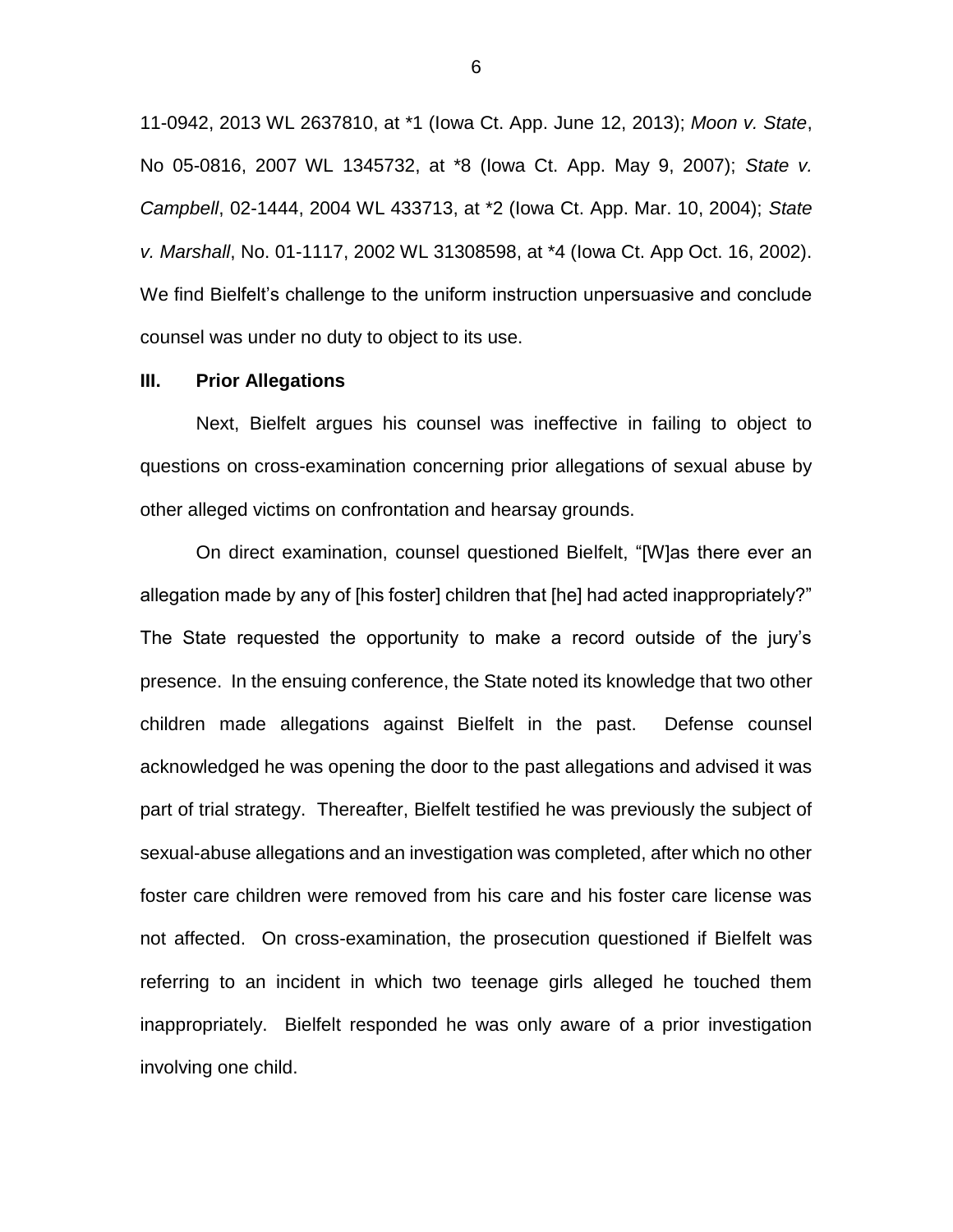On appeal, Bielfelt argues the prosecutor's cross-examination concerning prior allegations of sexual abuse violated his right to confrontation and the responsive testimony was inadmissible hearsay. He argues his trial attorney rendered ineffective assistance in failing to object. The State responds defense counsel strategically placed the existence of prior unfounded allegations of sexual abuse before the jury and, having opened the door, was under no duty to object when the State cross-examined Bielfelt about the prior allegations.

"Where counsel's decisions are made pursuant to a reasonable trial strategy, we will not find ineffective assistance of counsel." *State v. Johnson*, 604 N.W.2d 669, 673 (Iowa Ct. App. 1999). Even "[i]mprovident trial strategy, miscalculated tactics, and mistakes in judgment do not necessarily constitute ineffective assistance of counsel." *Id.* It appears counsel wanted to place the issue of prior unfounded allegations of sexual abuse before the jury because, if it was concluded that prior allegations following a formal investigation were untrue, it would stand to reason that the current allegations were untrue. We find this to be a somewhat reasonable strategy, and thus conclude counsel was under no duty to object when the State also touched on the issue. In any event, we find no reasonable probability of a different outcome had the information never been placed before the jury and, as such, Bielfelt suffered no prejudice. *See State v. Booth-Harris*, \_\_\_ N.W.2d \_\_\_, \_\_\_, 2020 WL 1966529, at \*11 (Iowa 2020). The evidence was that Bielfelt was accused of sexual abuse, which was unfounded, in the neighborhood of two decades ago. We find the brief evidence of neverconfirmed allegations had very little, if any, effect on the jury's verdict.

7